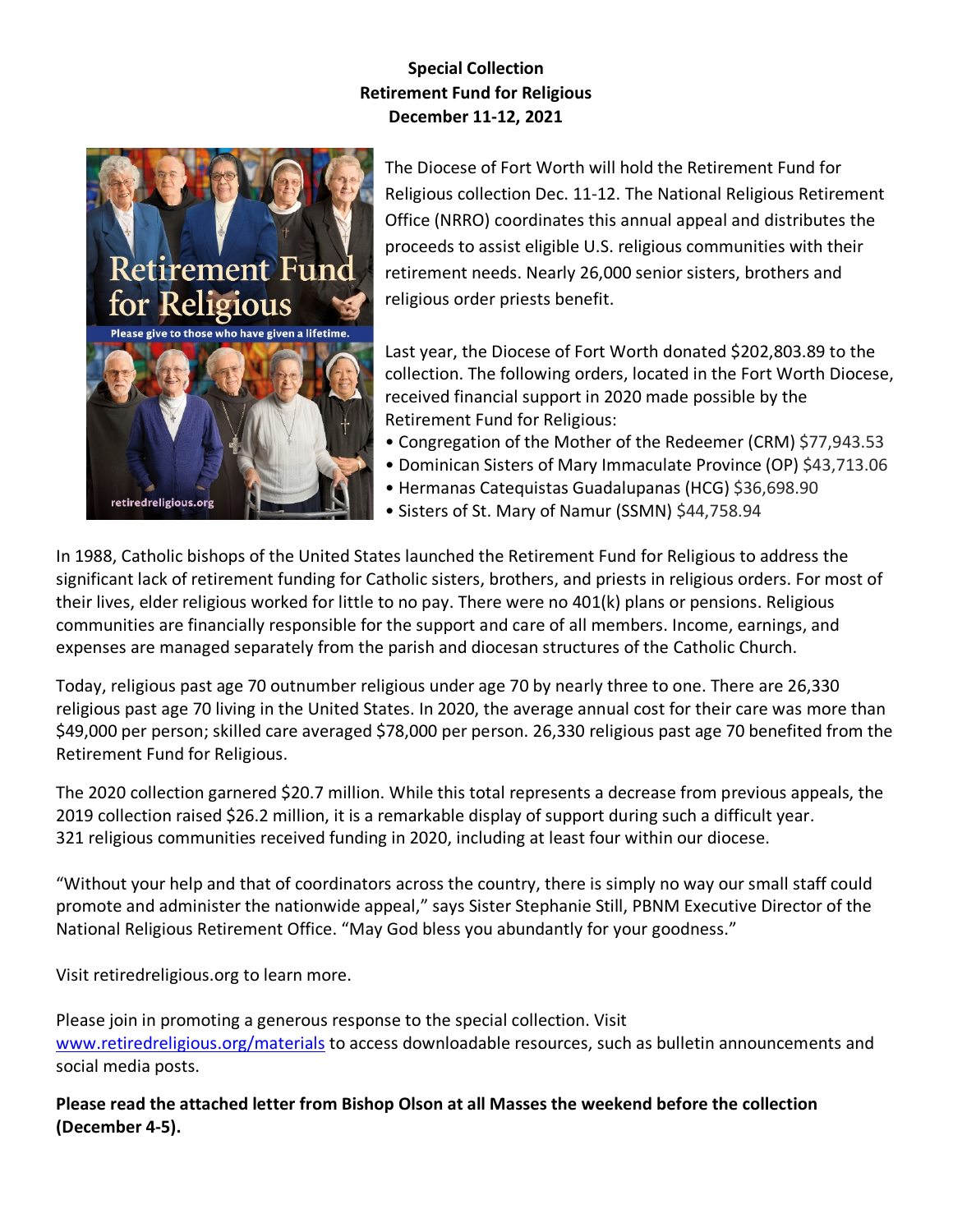Please be sure to announce the collection during Mass and include a reminder in printed or electronic parish communications. If possible, please add the Retirement Fund for Religious as an option for your parish's online giving platform.

#### **General Information for Parishes:**

| <b>Collection Date</b>        | December 11-12, 2020                     |
|-------------------------------|------------------------------------------|
| Date Funds Due to Diocese     | January 3, 2021                          |
| <b>Intacct Account Number</b> | 214000                                   |
| Intacct Fund Number           | 28016                                    |
| <b>Online Donation Link</b>   | https://bit.ly/DioceseSpecialCollections |

#### **Helpful Online Resources:**

Other resources in English and Spanish – including social media toolkits – are available for download at: [www.retiredreligious.org/materials](http://www.retiredreligious.org/materials)

30 second, 60 second and 3 minute videos available [here.](https://r20.rs6.net/tn.jsp?f=001mRvqOtWmIccLJJeGIQHjYYDWeJqEJ2YpHy8JlTXWjtmBg3axpDhNygHf7ZaGbRQ0mg0V4i6k5r03dbw_ZV3YJRjwRDsR2FpPdTfZf_Y_RS79Rk6mU8qH90QTVJw-s7eBz63p5zVtSGDxJ9VisDiChbMgqG9jvyQYQpa9XYZWredqN1Ve4C_3nsCfgy5dgVVR&c=mN_GAgOYlhlE6uRTajfKb32NBGteaaYVuYk7GfYJVeJSs33Krd9Pug==&ch=kPJRElIqz--fYv3iFRqdPocST-FR1Xln4tEfMU40ZmclzR60qxfxvw==)

Social Media Tool Kit:<https://retiredreligious.org/social-media-toolkit/>

#### **ENGLISH**

#### *Bulletin and Website Announcements*

#### **Week before the collection**

**Give in gratitude.** A donor to the Retirement Fund for Religious writes, "I still remember the lessons the sisters gave us and how they instilled in us the love of our faith." Show your thanks for the prayerful service of elderly Catholic sisters, brothers, and religious order priests. Your gift to next week's second collection helps provide care, medicine, and more. Please be generous.

### **Week of the collection**

**Help aging religious.** Elderly Catholic sisters, brothers, and religious order priests have offered their lives in service to others—educating the young, comforting the sick, and ministering to the less fortunate. Today, many are frail and need assistance. Your gift to the Retirement Fund for Religious helps furnish medications, nursing care, and more. Please give generously to today's second collection.

### **Week after the collection**

**Religious give thanks.** A sister writes, "Our prayers belong most of all to the generous benefactors whose donations have made this financial assistance possible." Thank you for supporting last week's Retirement Fund for Religious collection. Visit retiredreligious.org to learn how your gift supports elderly sisters, brothers, and religious order priests. There's still time to give. Visit bit.ly/DioceseSpecialCollections (case sensitive) to give today.

### *General Intercessions*

### R/. Lord, hear our prayer.

In thanksgiving for our retired religious, that God continues to protect and bless those who have faithfully served our Church and world, let us pray to the Lord. R/.